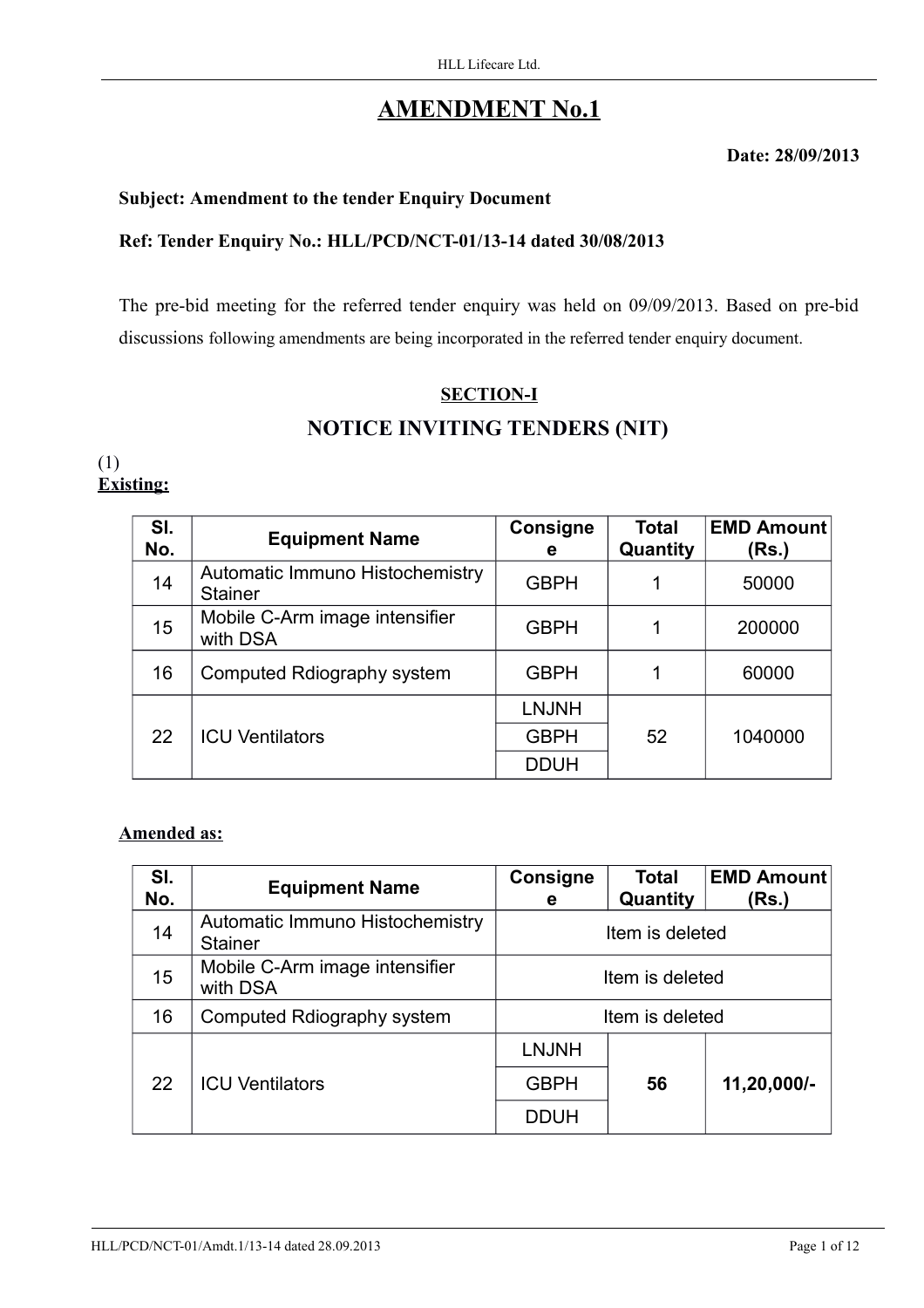## (2) **Existing:**

| SI.<br>No. | <b>Description</b>                                        | <b>Schedule</b>                        |
|------------|-----------------------------------------------------------|----------------------------------------|
| i.         | Dates of sale of tender enquiry documents                 | 30.08.2013 to 30.09.2013, 1600 hrs IST |
| vi.        | Closing date $\&$ time for receipt of Tender              | 01.10.2013, 1400 hrs IST               |
| vii.       | Time and date of opening of Techno-<br>Commercial tenders | 01.10.2013, 1430 hrs IST               |

## **Amended as:**

| SI.<br>No.  | <b>Description</b>                                        | <b>Schedule</b>                        |
|-------------|-----------------------------------------------------------|----------------------------------------|
| $\dot{1}$ . | Dates of sale of tender enquiry documents                 | 30.08.2013 to 15.10.2013, 1600 hrs IST |
| vi.         | Closing date $\&$ time for receipt of Tender              | 16.10.2013, 1400 hrs IST               |
| vii.        | Time and date of opening of Techno-<br>Commercial tenders | 16.10.2013, 1430 hrs IST               |

# **SECTION - IV**

# **GENERAL CONDITIONS OF CONTRACT (GCC)**

## **15. Warranty**

Under 15.2 b.

## **Existing:**

• Printers and imagers including laser and thermal printers with all parts.

## **Amended as:**

• Computers including its hardware & software, Printers and imagers including laser and thermal printers with all parts.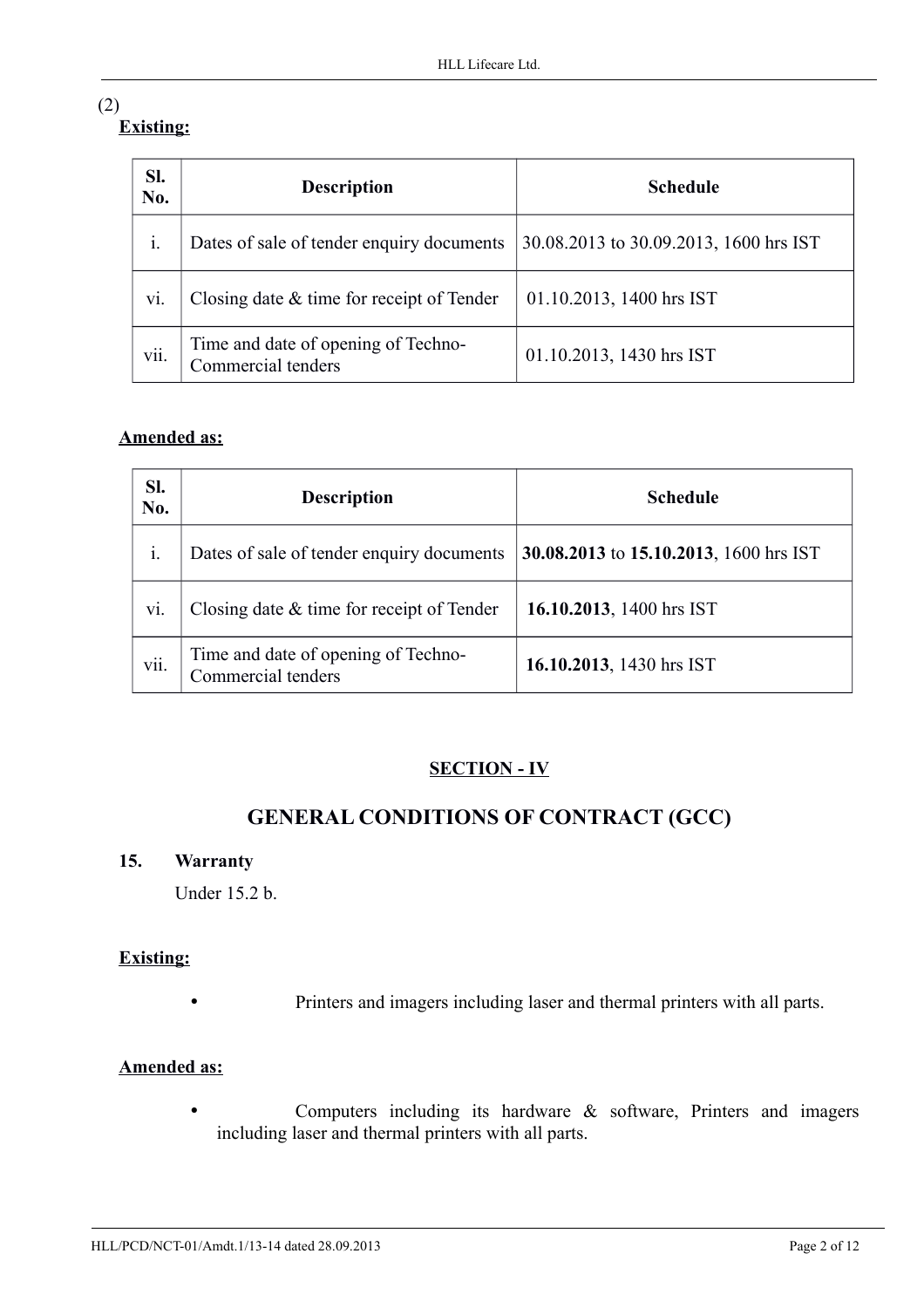# **SECTION – VI**

# **LIST OF REQUIREMENTS**

### **Part I**

## **Existing:**

| SI.<br>No. | <b>Equipment Name</b>                             | Consignee    | Quantit | <b>Total</b><br>Quantit | <b>EMD Amount</b><br>(Rs.) | Warranty<br><b>Required</b> |
|------------|---------------------------------------------------|--------------|---------|-------------------------|----------------------------|-----------------------------|
| 14         | Automatic Immuno<br><b>Histochemistry Stainer</b> | <b>GBPH</b>  | 1       | 1                       | 50000                      | 5 years                     |
| 15         | Mobile C-Arm image<br>intensifier with DSA        | <b>GBPH</b>  | 1       | 1                       | 200000                     | 5 years                     |
| 16         | Computed Rdiography<br>system                     | <b>GBPH</b>  | 1       | 1                       | 60000                      | 5 years                     |
|            |                                                   | <b>LNJNH</b> | 25      |                         |                            |                             |
| 22         | <b>ICU Ventilators</b>                            | <b>GBPH</b>  | 23      | 52                      | 1040000                    | 5 years                     |
|            |                                                   | <b>DDUH</b>  | 4       |                         |                            |                             |

## **Ammended as:**

| SI.<br>No. | <b>Equipment Name</b>                             | <b>Consignee</b> | Quantit<br>у    | Total<br>Quantit | <b>EMD Amount</b><br>(Rs.) | <b>Warranty</b><br><b>Required</b> |
|------------|---------------------------------------------------|------------------|-----------------|------------------|----------------------------|------------------------------------|
| 14         | Automatic Immuno<br><b>Histochemistry Stainer</b> | <b>GBPH</b>      | Item is deleted |                  |                            |                                    |
| 15         | Mobile C-Arm image<br>intensifier with DSA        | <b>GBPH</b>      | Item is deleted |                  |                            |                                    |
| 16         | Computed Rdiography<br>system                     | <b>GBPH</b>      | Item is deleted |                  |                            |                                    |
|            |                                                   | <b>LNJNH</b>     | 29              |                  |                            |                                    |
| 22         | <b>ICU Ventilators</b>                            | <b>GBPH</b>      | 23              | 56               | 11,20,000                  | 5 years                            |
|            |                                                   | <b>DDUH</b>      | 4               |                  |                            |                                    |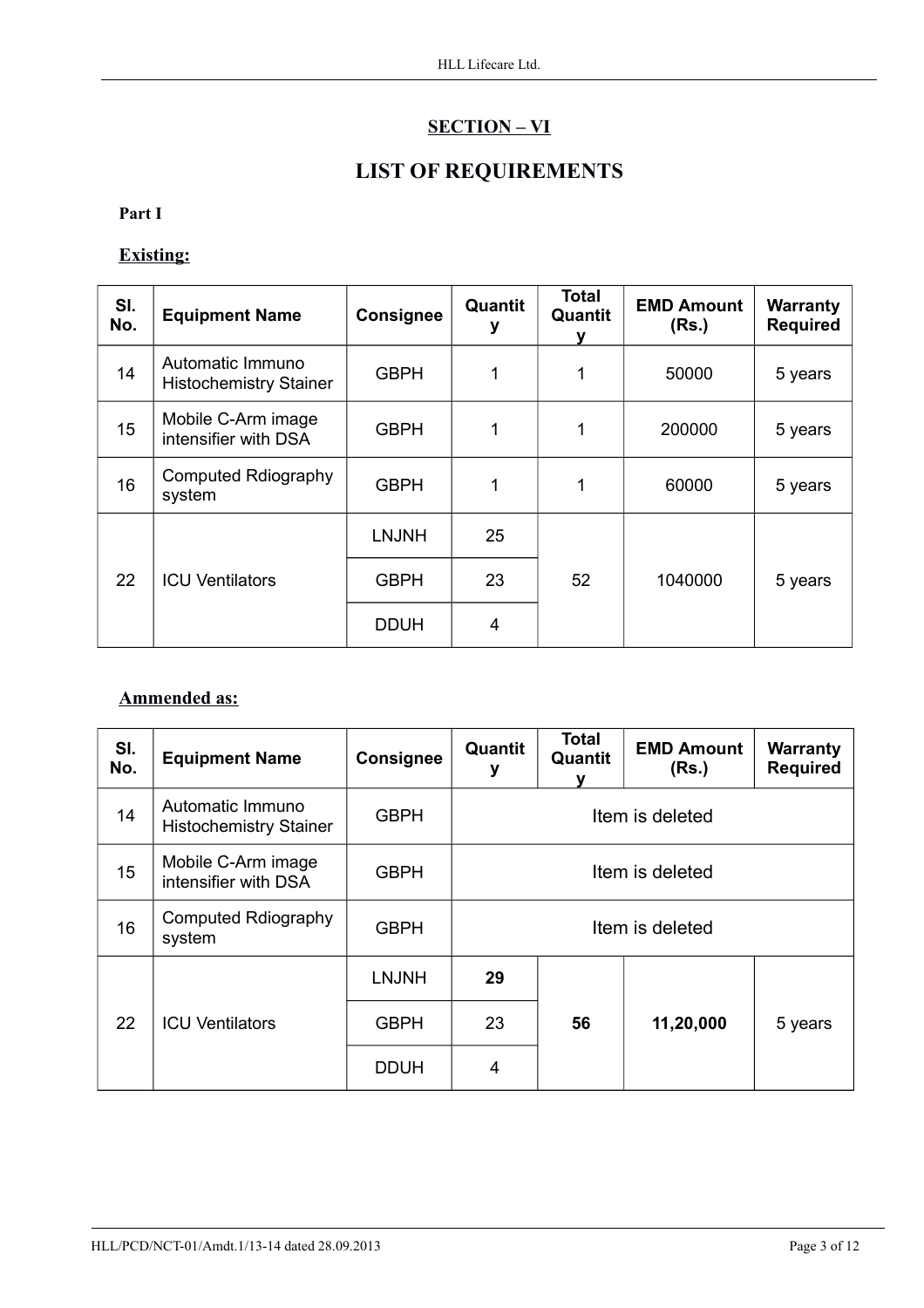# **SECTION – VII Technical Specifications**

## **Item No. 1**

### **Digital Fundus Camera**

**Existing Specification:** Capture Sensor: High resolution 3CCD camera (Integrated) **Read as**: Capture Sensor: High resolution 3CCD **medical grade** camera (Integrated)

**Existing Specification:** Suitable power backup to be provided-UPS **Read as**: Suitable ON Line UPS with one hour backup to be provided.

**Existing Specification:** Terms and condition for buy back should be specified. **Read as**: Deleted

**Added Para:** The system should be USFDA and/or European CE approved model.

## **Item No. 2**

## **High Definition OCT**

**Existing Specification:** OCT Scanning-Scan speed: 27000 A-Scans per second **Read as**: OCT Scanning-Scan speed: 27000 **or more** A-Scans per second

**Existing Specification:** Computer: internal an external **Read as**: Computer should be integrated **and/or** external.

**Existing Specification:** Online UPS is a must. **Read as**: Suitable ON Line UPS with one hour backup to be provided.

**Added Para -** The system should be USFDA and/or European CE approved model.

## **Item No. 3**

## **Anterior segment Imaging System**

**For Existing Specification:** Suitable power backup to be provided-UPS **Read as**: Suitable ON Line UPS with one hour backup to be provided.

**Added Para -** The system should be USFDA and/or European CE approved model.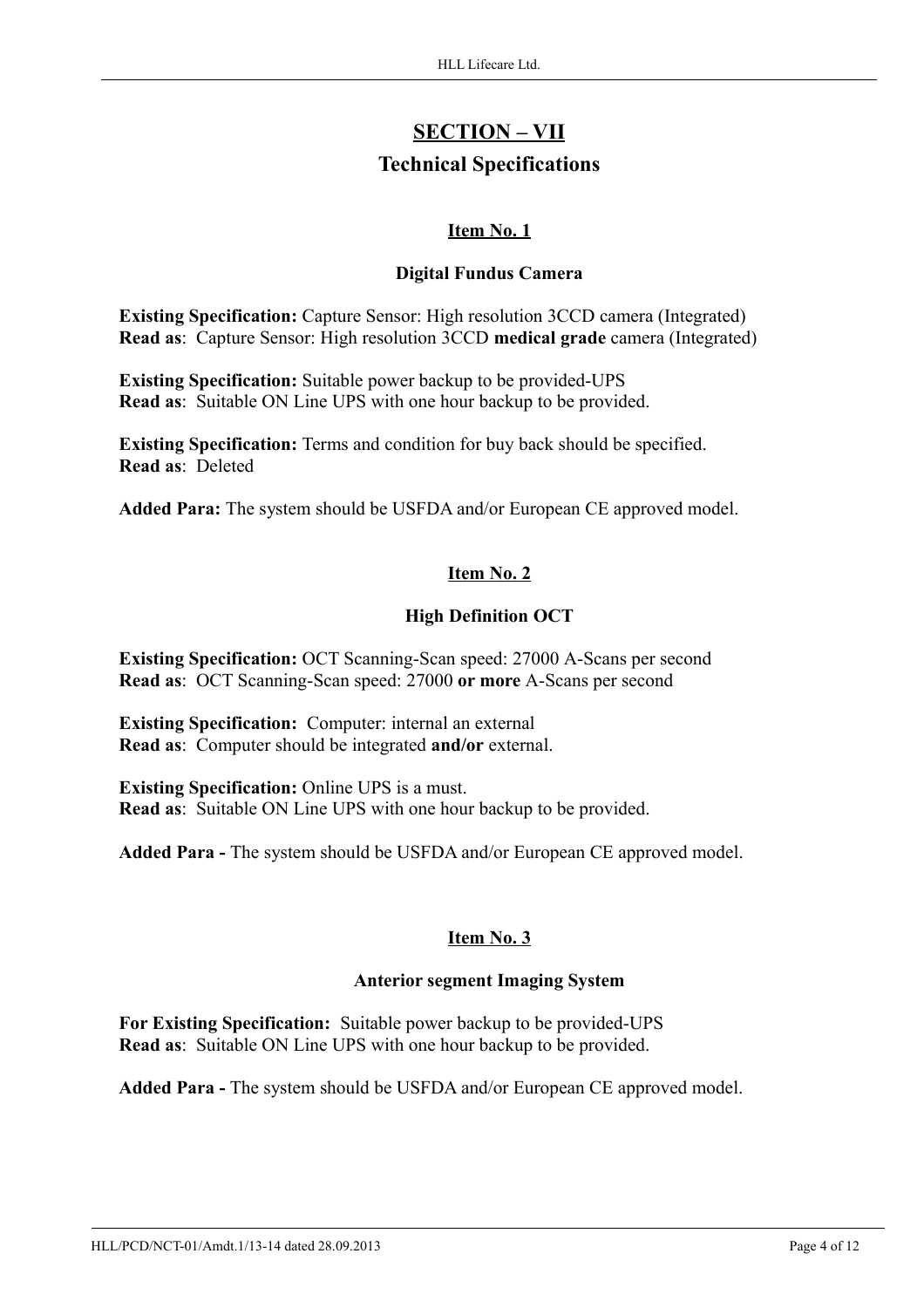### **Frequency Doubled 532nm Green Laser/Pattern Laser**

#### **Existing Specification:**

Therapy Laser Power: 1.5W at the cornea. **Read as**: Therapy Laser Power: 1.5W **or more** at the cornea.

#### **Existing Specification:**

Pulse Duration: 10-2500ms (CW) (Single Pulse) 20-50 ms (multiple pulse option) **Read as:** Pulse Duration: 10-2500ms (CW) (Single Pulse).

**Existing Specification:**

Auto Pulse: 100-6000ms pulse interval. **Read as**: Deleted

#### **Existing Specification:**

Laser Spots: Customize/ Pattern Laser spot field during the procedure. Laser spot 1-12 spot sequence (Horizontally/Vertically) of rectangular, square and contoured cascades. A linear spot sequence of variable and contoured casecades. A curved spot sequence of variable orientation of circular and quadrant cascades. Mirror a curved spot sequence of variable pattern.

#### **Read as**:

Laser Spots: Single spot and various multispot pattern and sequence should be available.

#### **Existing Specification:**

Slit Lamp: Magnification steps 5/8/12/20/32X slit height in steps 1/3/5/9/14 mm slit width, continuous 0-14mm.

#### **Read as**:

Magnification steps **5 to 32X or more**, slit height in steps **1 to 14 mm or more,** slit width continuous 0-14mm

**Added Para –** Suitable ON Line UPS with one hour backup to be provided.

**Added Para -** The system should be USFDA and/or European CE approved model.

## **Item No. 5**

## **High end Operative Microscope**

#### **Existing Specification:**

Pair of high eye point field push-in (magnetic) eyepieces 12.5X, field of view diameter 18mm or more, diaoptre setting form -7D to 5D or better, also suitable for spectacles wearers.

#### **Read as**:

Pair of high eye point field push-in (magnetic) eyepieces 12.5X **or 10X** field of view diameter 18mm or more, diaoptre setting from -7D to 5D or better, also suitable for spectacles wearers.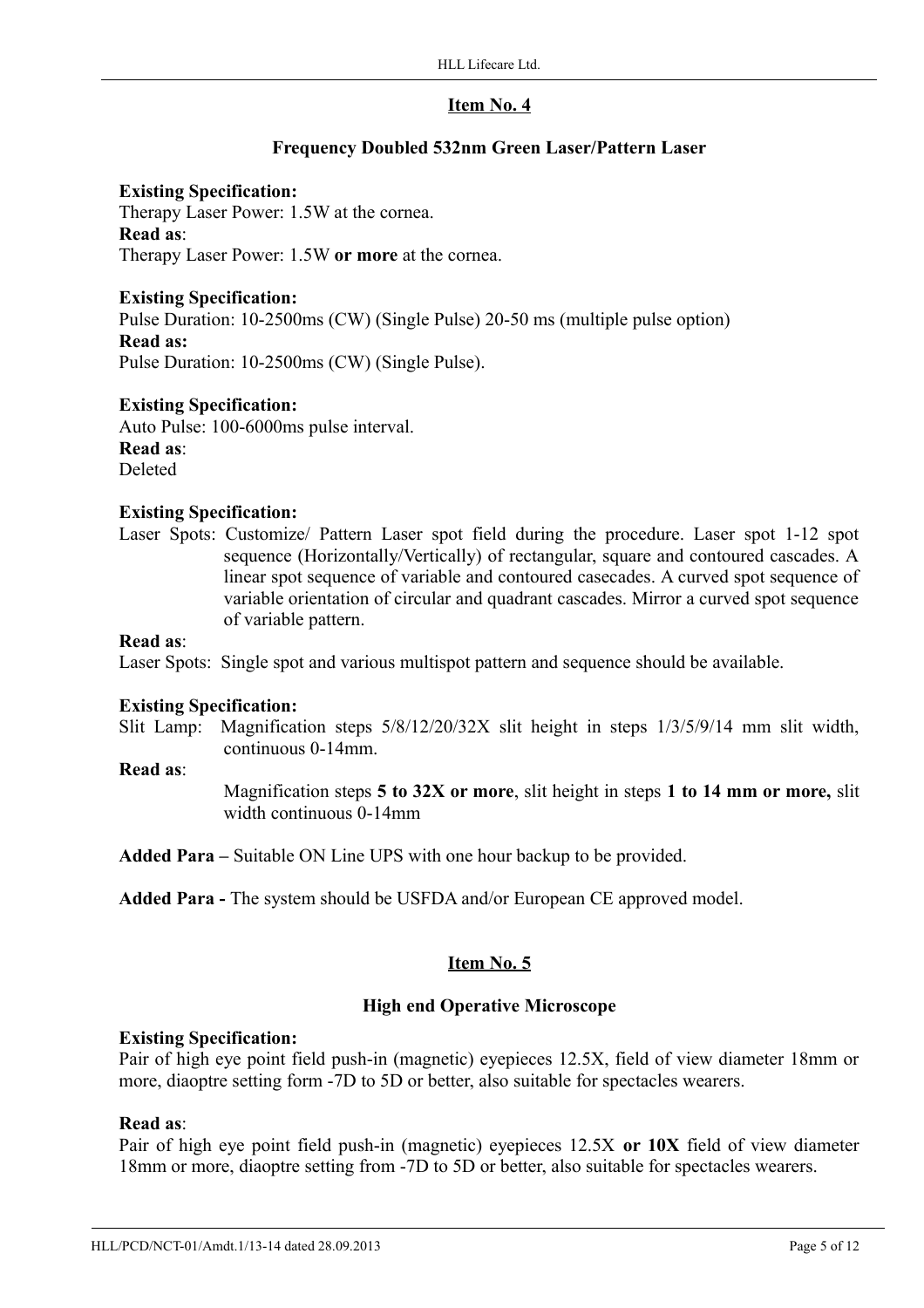## **Existing Specification:**

Load carrying capacity at least 19kg or more. **Read as**:

Load carrying capacity **up to** 19kg.

## **Existing Specification:**

Stand should have integrated dual illumination system 180 W Xenon super flux with backup halogen/LED cold light fiber optic with dual O/P port for coaxial illumination (SUI)

#### **Read as**:

Stand should have integrated dual illumination system 180 W Xenon **super flux/LED** with backup halogen cold light fiber optic cable with dual O/P port for coaxial illumination (SUI).

## **Existing Specification:**

3CCD Camera attached with digital output. Colour television, video objective lens, C-mount adapter Beam splitter 80:20

#### **Read as**:

3CCD Camera attached with digital output. Colour television, video objective lens, C-mount adapter Beam splitter 80:20 **or 70:30.**

**Existing Specification:** option for by back terms and condition for same should be specified. **Read as**: Deleted

**Existing Specification:** Suitable power backup to be provided-UPS. **Read as**: Suitable ON Line UPS with one hour backup.

**Added Para -** The system should be USFDA and/or European CE approved model.

## **Item No. 6**

## **Elevation based Interior segment imaging with Scheimpflug technology**

**Existing Specification:** Light source: Blue LEDs (475 nm UV free) **Read as**: Light source Blue LEDs (**170 nm** or more UV free)

**Existing Specification:** Speed: 100 images in two seconds. **Read as**: Speed: **more than 100** images in two seconds.

**Existing Specification:** Processor: DSP with 400 mil. operations per second. **Read as**: Deleted.

**Existing Specification:** Weight not more than 9kg. **Read as**: Deleted.

**Existing Specification:** Precision:  $\pm 0$ , 1 D **Read as:** Precision:  $\pm 0$ , 1 D **or 5 microns**.

**Existing Specification:** Reproducibility:  $\pm 0$ , 1 D **Read as:** Reproducibility:  $\pm 0$ , 1 D **or 25 microns**.

**Existing Specification:** Suitable power backup to be provided-UPS **Read as**: Suitable ON Line UPS with one hour backup to be provided.

**Added Para -** The system should be USFDA and/or European CE approved model.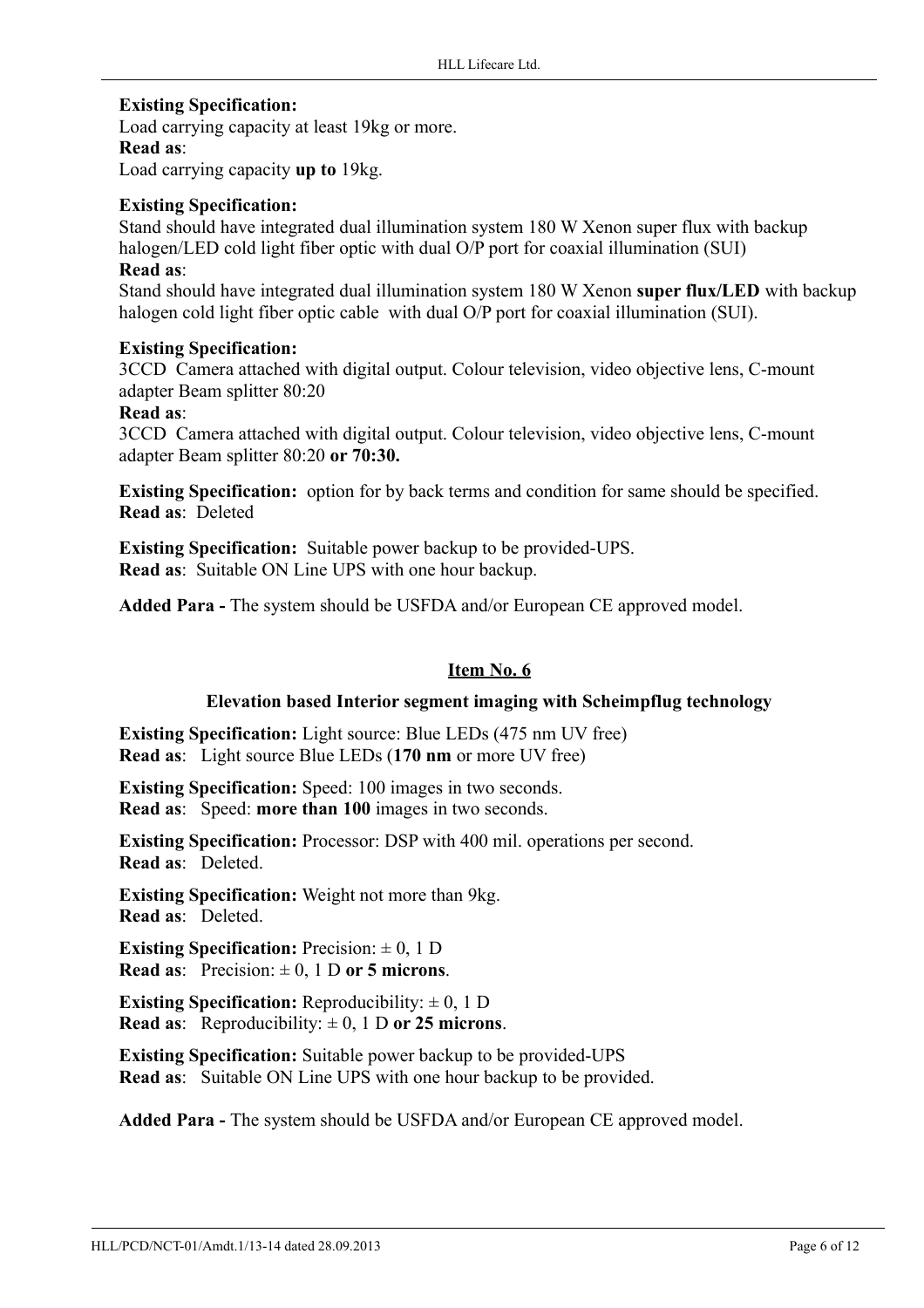## **Corneal Topography system**

## **Existing Specification:** Voltage Stabilizer

**Read as**: Suitable ON Line UPS with one hour backup to be provided.

**Added Para -** The system should be USFDA and/or European CE approved model.

## **Item No. 8**

#### **Phaco Emulsification System**

**Existing Specification:** Maximum vacuum range to more than 500 mm Hg. **Read as**: Maximum vacuum range should be **at least** 500mm Hg.

#### **Existing Specification:**

Anterior Vitrectomy Probe with variable cutting & maximum cutting rate more than 600 cuts per minute.

#### **Read as**:

Anterior Vitrectomy Probe with variable cutting & maximum cutting rate **at least** 600 cuts per minute.

#### **Existing Specification:**

Display  $-$  > 8" wide colour LCD display of phaco emulsification power & vacuum rates **Read as**:

Display - should be **equal to or more than 7"**wide **touch screen** colour LCD display of phaco emulsification power & vacuum rates

**Existing Specification:** Foot Pedal - Programmable detents and side switches **Read as**: Foot Pedal - Programmable detents and side switches **or dual linear**.

**Existing Specification:** UPS to supplied

**Read as**: Suitable ON Line UPS with one hour backup to be provided.

**Added Para** - The system should be USFDA and/or European CE approved model.

#### **Item No. 9**

#### **Endolaser with Laser Indirect Ophthalmoscope**

**Existing Specification:** Suitable power backup to be provided **Read as**: Suitable ON Line UPS with one hour backup to be provided

**Added Para -** The system should be USFDA and/or European CE approved model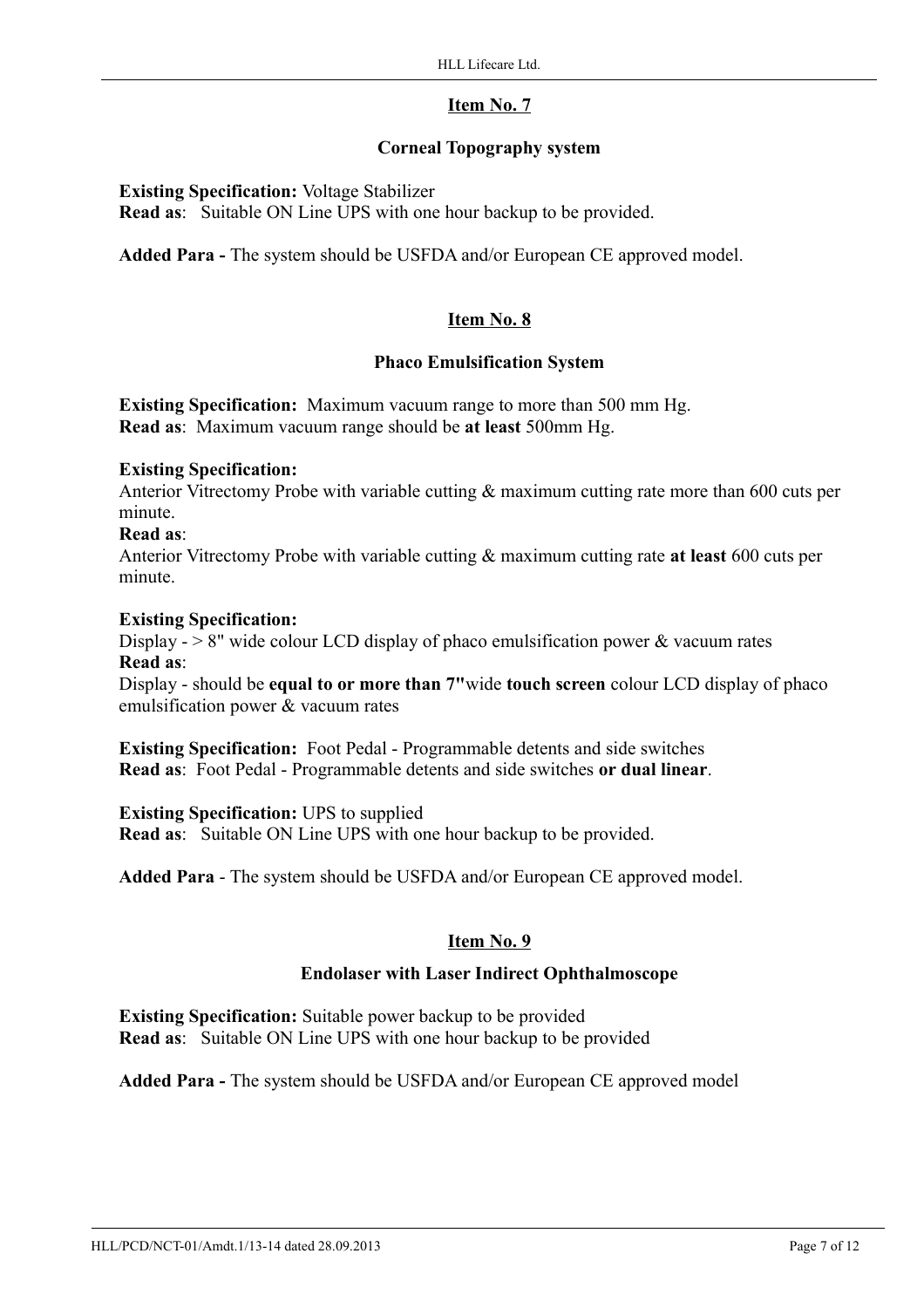## **Optical Biometer**

## **Existing Specification:**

To provide sectional lens Image and reflected image of double mine rings. **Read as**: To provide sectional lens Image and reflected image**/Partial Coherence Interferometry** of double **mire** rings **Technology**.

**Existing Specification:** Suitable power backup to be provided **Read as**: Suitable ON Line UPS with one hour backup to be provided.

**Added Para** – The system should be USFDA and/or European CE approved model.

## **Item No. 11**

#### **Fully automated Elisa Processor**

**Existing Specification:** CVT – 0.5 KVA **Read as**: Suitable ON Line UPS with one hour backup to be provided.

**Added Para -** The system should be IVD approved.

## **Item No. 12**

#### **Cryostat**

**Existing Specification:** 1. Imported **Read as**: Deleted

**Existing Specification:** 9. Detach function to remove used specimens from specimen chucks. **Read as:** Deleted

## **Existing Specification:**

13. Microtome cutting range from 0.5 μμm to 100μm with 1 μm to 5 μm to 5 μm in 0.5 μm steps, 5-20 μm in 1 μm steps, 20-60μm in 5 μm steps and 60-100 μm in 10 μm steps. **Read as:** 13. Should be **1-100** μm in steps.

## **Existing Specification:**

15. Horizontal Feed Range 25 mm and Vertical Stroke 60 mm. **Read as:**  15. Horizontal Feed Range 25 mm and Vertical Stroke **59** mm.

**Added Para** - The system should be USFDA and/or European CE approved model.

**Added Para -** Suitable ON Line UPS with one hour backup to be provided.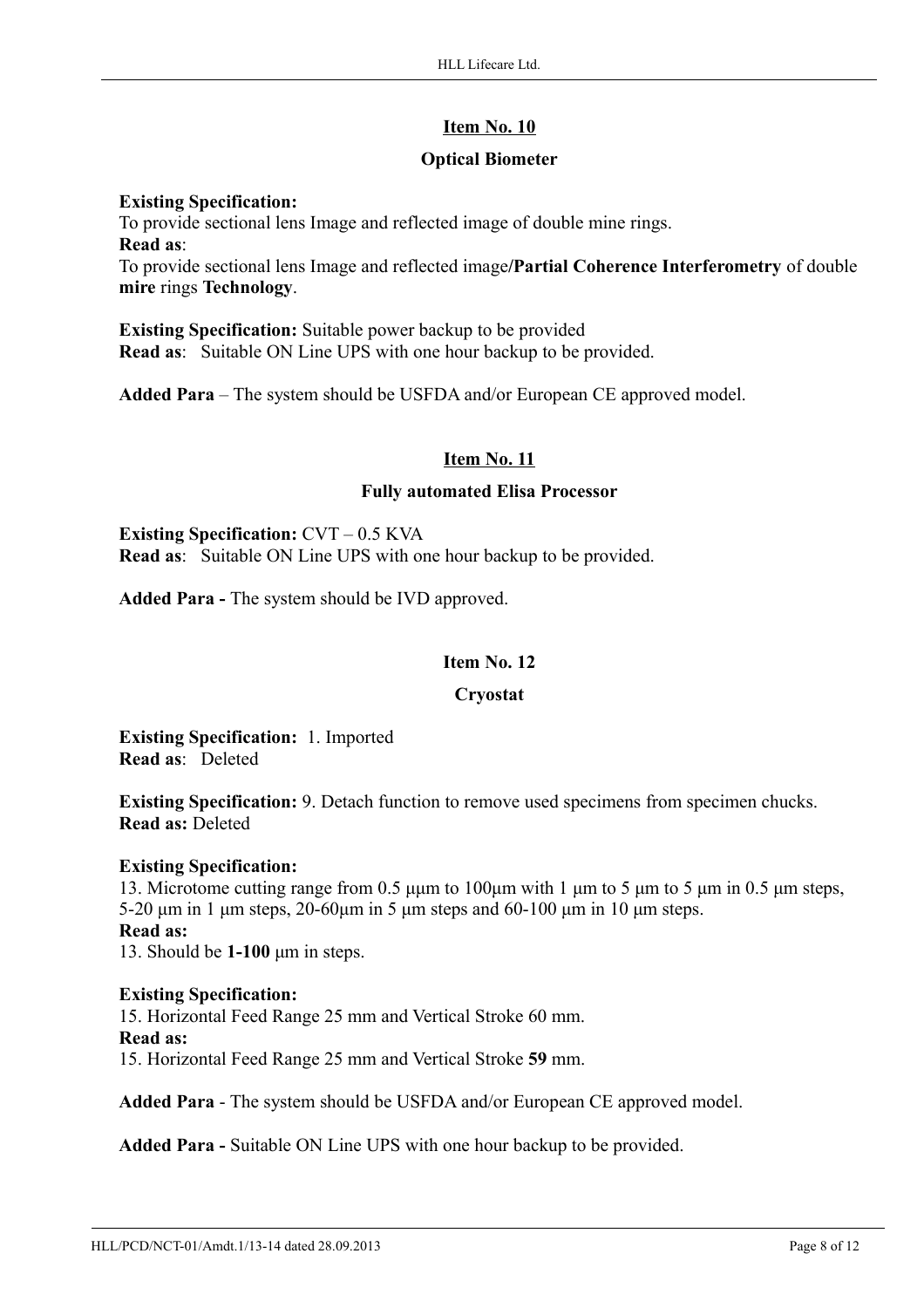## **Automatic Blood component Separation system**

**Added Para -** Suitable ON Line UPS with one hour backup to be provided.

**Added Para** - The system should be USFDA and/or European CE approved model.

## **Item No. 14**

#### **Automatic Immuno Histochemistry Stainer**

Item is deleted.

## **Item No. 15**

## **Mobile C-Arm image intensifier with DSA**

Item is deleted.

## **Item No. 16**

## **Computed Radiography system**

Item is deleted.

## **Item No. 17**

## **Semi automated Rotary Microtome**

**Existing Specification:** Instrument should be supplied with suitable UPS with power backup with % year warranty and subsequent % year AMC

**Read as**: Suitable ON Line UPS with one hour backup to be provided.

**Added Para** - The system should be USFDA and/or European CE approved model.

## **Item No. 18**

#### **Tissue Processor**

**Existing Specification:** 3. Glass/Metal reagent containers with beaker carriers. **Read as:** 3. Metal reagent containers with beaker carriers.

**Existing Specification:** 18. Instrument should supply reusable filters. **Read as**: 18. Deleted

**Added Para** - The system should be USFDA and/or European CE approved model.

**Added Para -** Suitable ON Line UPS with one hour backup to be provided.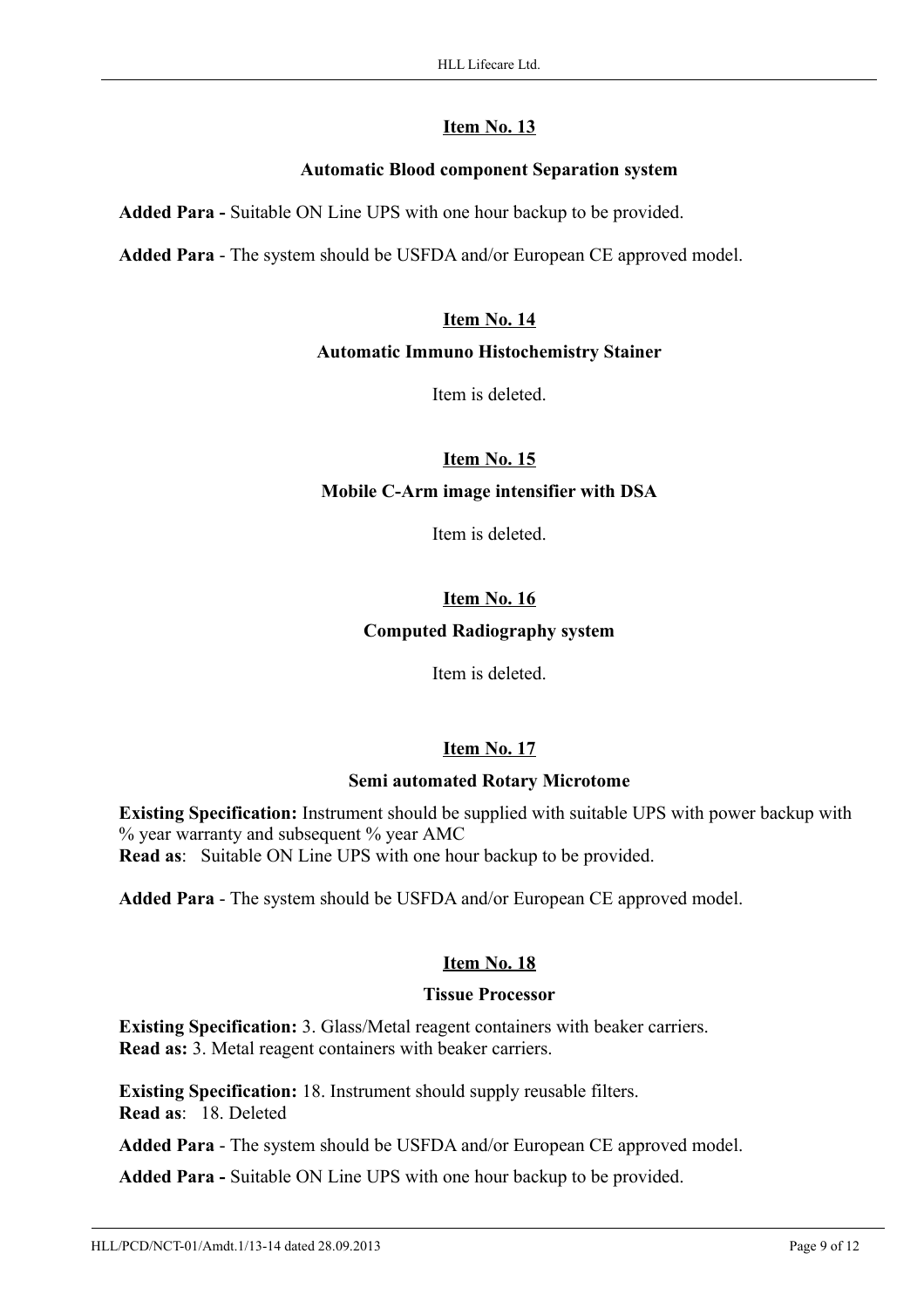### **Multi parameter Anesthesia Monitor**

#### **Existing Specification:**

Essential Specification:

10. With American FDA/European CE or equivalent certification.

### **Read as:**

Essential Specification:

10. System should be US FDA and /or European CE approved model.

#### **Existing Specification:**

EtCO2 Monitor (Micro-Stream Technology): 2. Mode: Micro-stream

#### **Read as**:

EtCO2 Monitor:

2. Mode: Micro/**Side** stream

#### **Item No. 20**

#### **Penta Head Teaching Microscope with Digital Camera Attachment**

## **Added para:**

OBJECTIVES:

- 1. PLAN ACROMAT 4X N.A -0.10
	- W.D. -30.0 MM OR BETTER
- 2. PLAN ACROMAT 10 X N.A -0.25
- W.D 10.5 MM OR BETTER
- 3. PLAN ACROMAT 20 X N.A -0.4  $WD - 1.2$  MM OR BETTER
- 4. PLAN ACROMAT 40 X N.A -0.65 W.D – .56MM OR BETTER
- 5. PLAN ACROMAT 100 X OIL N.A -1.25
- W.D .25 MM OR BETTER SPRING LOADED
- 6. PLAN ACROMAT 2X

## **Existing Specification:**

Trinocular eyepiece tube of 25 degree inclination with wide field and antifungal type

#### **Read as:**

Trinocular eyepiece tube of 25**-30** degree inclination with wide field and antifungal type

#### **Existing Specification:**

Condenser should be acromat swing out type with aperture of 0.90

## **Read as:**

Condenser suitable for Bright field, Phase contrast, dark field and polarizer should be provided.

**Existing Specification:** Inbuilt Transformer and autophoto preset suiter **Read as:** Deleted

**Added Para -** The system should be USFDA and/or European CE approved model.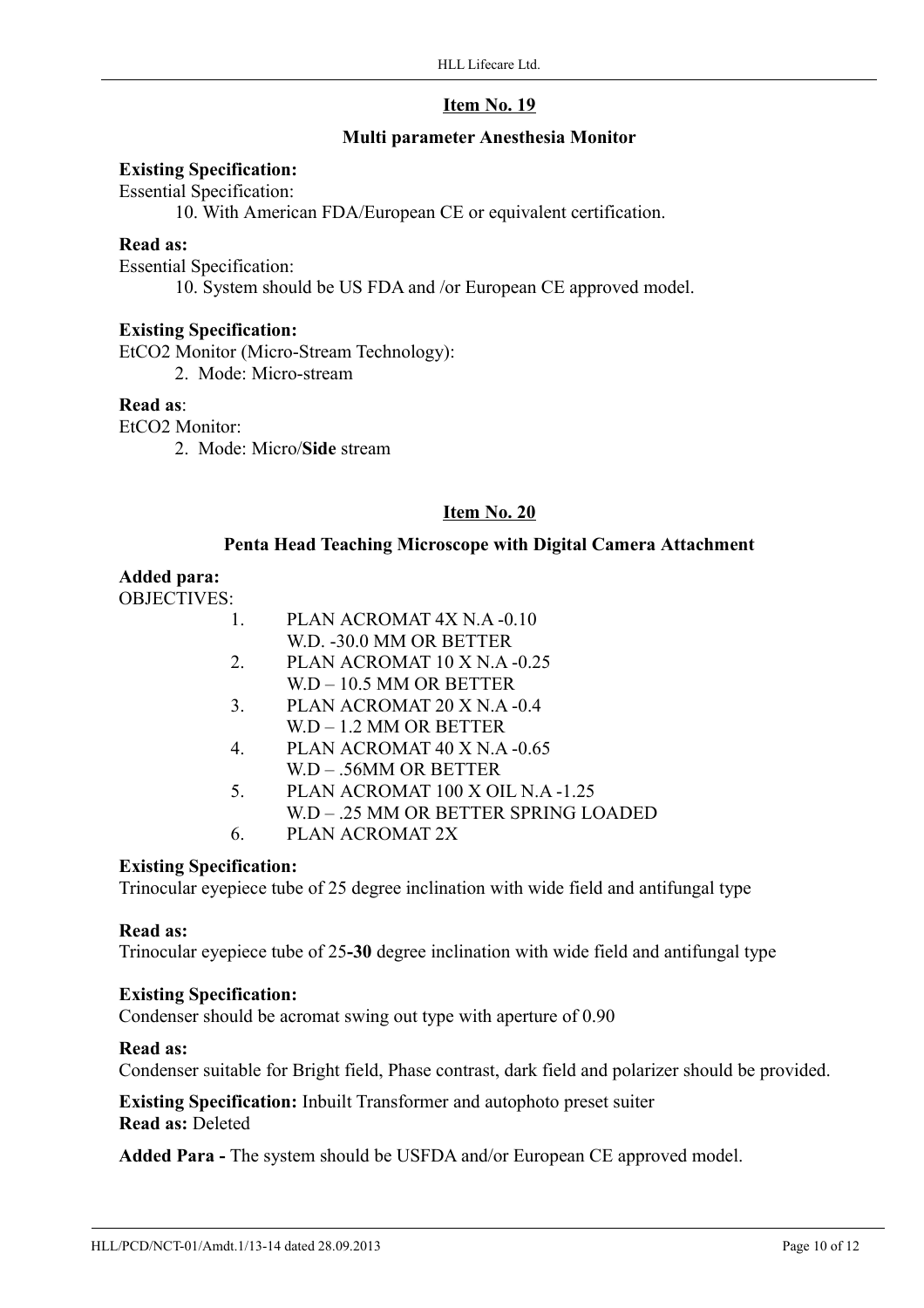## **Tissue Embedding Systems**

#### **Existing Specification:**

Paraffin reservoir temperature setting range from 45  $\mathrm{^0C}$  to 70  $\mathrm{^0C}$  or better **Read as**:

Paraffin reservoir temperature setting range from 55 <sup>o</sup>C to 70 <sup>o</sup>C or better

### **Existing Specification:**

Separately heated Paraffin dispenser with temperature 45  $\mathrm{^0C}$  to 70  $\mathrm{^0C}$  or better **Read as**:

Separate price to be quoted for an additional hot plate.

**Existing Specification:** Mould warmer temperature 45 °C to 70 °C or better **Read as:** Mould warmer temperature 55  $\mathrm{^0C}$  to 70  $\mathrm{^0C}$  or better

## **Existing Specification:**

Compatible UPS with one hour backup **Read as**: Suitable ON Line UPS with one hour backup to be provided.

**Added Para** - The system should be USFDA and/or European CE approved model.

## **Item No. 22**

## **ICU Ventilators**

#### **Existing Specification: Modes of ventilation:**

| Point $3-b$ : | $CPAP (0 - 40 cm H2O)$           |
|---------------|----------------------------------|
| Point 4:      | PEEP $(0 - 40 \text{ cm } H_2O)$ |

# **Read as:**

**Modes of ventilation: Point 3-b: CPAP: 0-35** cm H<sub>2</sub>O **Point 4:** PEEP: 0-35 cm H<sub>2</sub>O

## **Existing Specification:**

**Settings:** point 8- Adjustable sigh

**Read as: Settings:** point 8 **- Facility** of sigh

## **Existing Specification:**

## **Monitoring:**

- Point 4: Percentage of breaths triggered by the patient in spontaneous modes
- Point 8: Should have a graphic monitor (at least 12" and should be interactive), which should allow monitoring of real time pressure volume, flow volume, pressure flow loops and pressure time and flow time curves.
- Point 10: Curser aided compliance and resistance measurement should be possible
- Point 11: Facility to store few loops in the memory with ability to recall the loops and superimpose them on the current loops for the sake of comparison